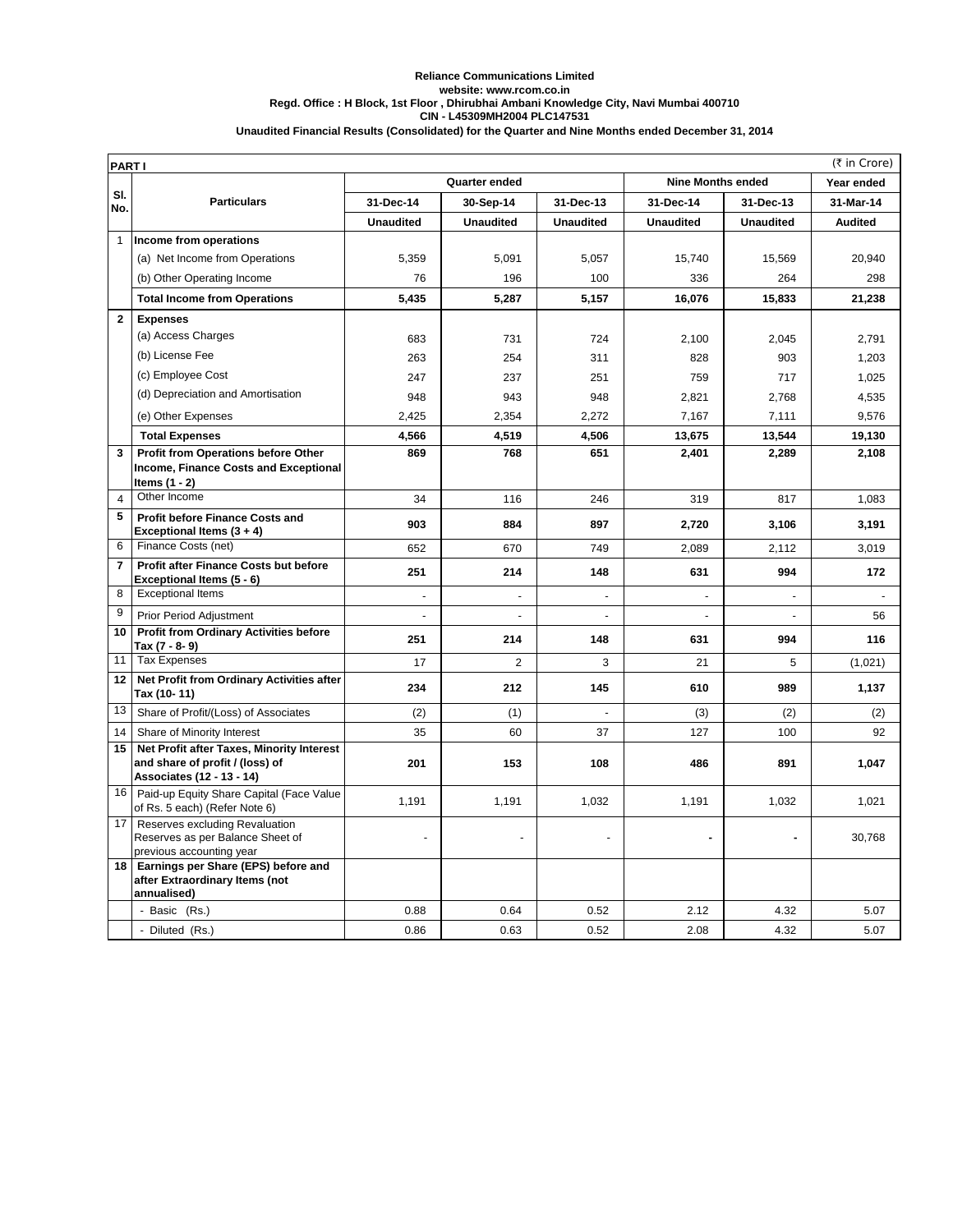| <b>PART II</b>            |                                                                                                 |                           |                  |                  |                          |                  |                |  |
|---------------------------|-------------------------------------------------------------------------------------------------|---------------------------|------------------|------------------|--------------------------|------------------|----------------|--|
| <b>Select Information</b> |                                                                                                 |                           |                  |                  |                          |                  |                |  |
|                           | <b>Particulars</b>                                                                              | Quarter ended             |                  |                  | <b>Nine Months ended</b> |                  | Year ended     |  |
| SI.<br>No.                |                                                                                                 | 31-Dec-14                 | 30-Sep-14        | 31-Dec-13        | 31-Dec-14                | 31-Dec-13        | 31-Mar-14      |  |
|                           |                                                                                                 | <b>Unaudited</b>          | <b>Unaudited</b> | <b>Unaudited</b> | <b>Unaudited</b>         | <b>Unaudited</b> | <b>Audited</b> |  |
| Α                         | <b>Particulars of Shareholding</b>                                                              |                           |                  |                  |                          |                  |                |  |
| $\mathbf{1}$              | <b>Public Shareholding</b>                                                                      |                           |                  |                  |                          |                  |                |  |
|                           | Number of Shares                                                                                | 1,003,003,901             | 1,003,003,901    | 664,717,704      | 1,003,003,901            | 664,717,704      | 664,717,704    |  |
|                           | Percentage of Shareholding                                                                      | 41.75%                    | 41.75%           | 32.20%           | 41.75%                   | 32.20%           | 32.20%         |  |
| $\overline{2}$            | <b>Promoters and Promoter Group</b><br>Shareholding                                             |                           |                  |                  |                          |                  |                |  |
|                           | (a) Pledged / Encumbered                                                                        |                           |                  |                  |                          |                  |                |  |
|                           | - Number of Shares                                                                              | 195,000,000               | Nil              | Nil              | 195,000,000              | Nil              | Nil            |  |
|                           | - Percentage of Shares (as a % of the<br>total shareholding of promoters and<br>Promoter Group) | 13.94%                    | N.A.             | N.A.             | 13.94%                   | N.A.             | N.A.           |  |
|                           | - Percentage of Shares (as a % of the<br>total share capital of the company)                    | 8.12%                     | N.A.             | N.A.             | 8.12%                    | N.A.             | N.A.           |  |
|                           | (b) Non-encumbered                                                                              |                           |                  |                  |                          |                  |                |  |
|                           | - Number of Shares                                                                              | 1,204,309,177             | 1,399,309,177    | 1,399,309,177    | 1,204,309,177            | 1,399,309,177    | 1,399,309,177  |  |
|                           | - Percentage of Shares (as a % of the<br>total shareholding of promoters and<br>Promoter Group) | 86.06%                    | 100.00%          | 100.00%          | 86.06%                   | 100.00%          | 100.00%        |  |
|                           | - Percentage of Shares (as a % of the<br>total share capital of the company)                    | 50.13%                    | 58.25%           | 67.80%           | 50.13%                   | 67.80%           | 67.80%         |  |
| B                         | <b>Investor Complaints</b>                                                                      |                           |                  |                  |                          |                  |                |  |
|                           | <b>Particulars</b>                                                                              | Quarter ended 31-Dec-2014 |                  |                  |                          |                  |                |  |
|                           | Pending at the beginning of the quarter                                                         |                           |                  |                  | Nil                      |                  |                |  |
|                           | Received during the quarter                                                                     |                           |                  |                  | 11                       |                  |                |  |
|                           | Disposed off during the quarter                                                                 |                           |                  |                  | 11                       |                  |                |  |
|                           | Remaining unresolved at the end of the quarter                                                  |                           |                  |                  | Nil                      |                  |                |  |

|                | (₹ in Crore)<br>Segment wise Revenue, Results and Capital Employed |                  |                  |                  |                          |                  |                |  |
|----------------|--------------------------------------------------------------------|------------------|------------------|------------------|--------------------------|------------------|----------------|--|
| SI.            | <b>Particulars</b>                                                 | Quarter ended    |                  |                  | <b>Nine Months ended</b> |                  | Year ended     |  |
| No.            |                                                                    | 31-Dec-14        | 30-Sep-14        | 31-Dec-13        | 31-Dec-14                | 31-Dec-13        | 31-Mar-14      |  |
|                |                                                                    | <b>Unaudited</b> | <b>Unaudited</b> | <b>Unaudited</b> | <b>Unaudited</b>         | <b>Unaudited</b> | <b>Audited</b> |  |
| 1              | <b>Segment Revenue</b>                                             |                  |                  |                  |                          |                  |                |  |
|                | (a) India Operation                                                | 4.799            | 4.680            | 4.637            | 14,197                   | 13,920           | 18,569         |  |
|                | (b) Global Operation                                               | 1,236            | 1.007            | 1.090            | 3,316                    | 3,360            | 4,621          |  |
|                | Total                                                              | 6,035            | 5,687            | 5,727            | 17,513                   | 17,280           | 23,190         |  |
|                | Less: Inter segment revenue                                        | (566)            | (284)            | (324)            | (1, 118)                 | (1,071)          | (1, 310)       |  |
|                | <b>Income from Operations</b>                                      | 5.469            | 5.403            | 5.403            | 16,395                   | 16.209           | 21,880         |  |
| $\overline{2}$ | <b>Segment Results</b>                                             |                  |                  |                  |                          |                  |                |  |
|                | Profit / (Loss) before Tax and Finance                             |                  |                  |                  |                          |                  |                |  |
|                | Cost from each segment                                             |                  |                  |                  |                          |                  |                |  |
|                | (a) India Operation                                                | 871              | 854              | 804              | 2,609                    | 2,328            | 2,385          |  |
|                | (b) Global Operation                                               | 32               | 30               | 93               | 111                      | 337              | 365            |  |
|                | <b>Total</b>                                                       | 903              | 884              | 897              | 2,720                    | 2,665            | 2,750          |  |
|                | Add: Unallocable Revenue                                           |                  |                  |                  |                          | 441              | 441            |  |
|                | Less: Finance Costs (net)                                          | 652              | 670              | 749              | 2,089                    | 2,112            | 3,019          |  |
|                | Less: Exceptional Items                                            |                  |                  | ٠                |                          |                  |                |  |
|                | Less: Prior Period Adjustment                                      |                  | ٠                | ÷                | $\sim$                   |                  | 56             |  |
|                | <b>Total Profit before Tax</b>                                     | 251              | 214              | 148              | 631                      | 994              | 116            |  |
| 3              | <b>Capital Employed</b>                                            |                  |                  |                  |                          |                  |                |  |
|                | (Segment assets - Segment liabilities)                             |                  |                  |                  |                          |                  |                |  |
|                | (a) India Operation                                                | 66,972           | 66,819           | 64,514           | 66,972                   | 64,514           | 66,133         |  |
|                | (b) Global Operation                                               | 7.749            | 7,565            | 10,426           | 7.749                    | 10,426           | 7,401          |  |
|                | (c) Others/ Unallocable                                            | 2,499            | 2,978            | 2,122            | 2,499                    | 2,122            | 1,646          |  |
|                | <b>Total</b>                                                       | 77.220           | 77,362           | 77.062           | 77,220                   | 77,062           | 75,180         |  |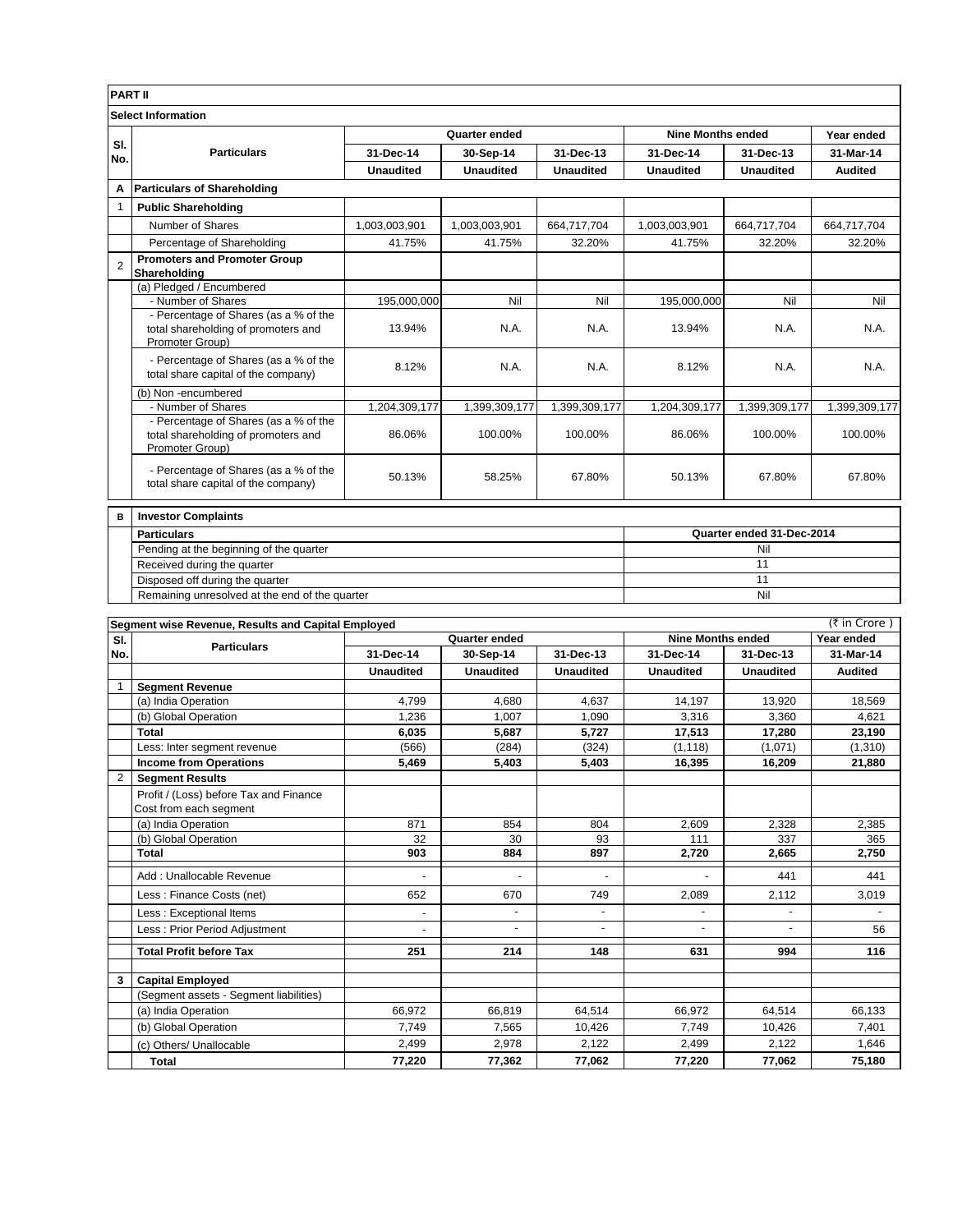## **Notes**

- 1. Figures of the previous period have been regrouped and reclassified, wherever required.
- 2. Pursuant to the Schemes of Arrangement ("the Schemes") sanctioned by the Hon'ble High Court of Judicature at Bombay, variation on account of changes in exchange rates including amortisation of the balance in "Foreign Currency Monetary Item Translation Difference Account (FCMITDA)" and depreciation consequent to addition of exchange differences to the cost of capitalised assets aggregating to  $\bar{\tau}$  272 crore and  $\bar{\tau}$  712 crore during the quarter and nine months ended December 31, 2014 respectively, are withdrawable from General Reserve. These withdrawable items are not considered in the accounts for the quarter and nine months ended December 31, 2014 and consequently no withdrawal has been made. The necessary effects, if any, will be carried out at the year end. The Company has, as permitted under the said Schemes, adjusted additional depreciation of  $\bar{\tau}$  295 crore and  $\bar{\tau}$  883 crore, arising on fair value of the assets, for the quarter and nine months ended December 31, 2014 respectively, by withdrawing an equivalent amount from General Reserve.
- 3. Pursuant to the Companies Act, 2013 (the Act) becoming effective from April 1, 2014, the Company and a subsidiary company have adopted estimated useful life of fixed assets as stipulated under Schedule II to the Act, except in case of some of its telecommunication equipments, as legally advised and as permitted by the said Schedule, where, based on condition of such telecommunication equipments, regular maintenance schedule, material of construction and past experience, the Company has considered useful life of 20 years instead of 18 years and a subsidiary company has considered useful life of optic fiber cables as 35 years instead of 20 years applied hitherto.
- 4. The Company has on January 20, 2015 received Rs.650 crore towards balance 50% of the issue price for 8,66,66,667 Warrants allotted on August 7, 2014 to the Promoter Group entity exercising rights for subscription of equivalent number of Equity Shares of Rs.5/- each at a price of Rs.150/ per Warrant (including share premium of Rs 145 per Equity Share). Consequently, the paid up share capital of the Company has increased from  $\bar{\tau}$ . 1,201.16 crore to  $\bar{\tau}$  1,244.49 crore.
- 5. The Scheme of Amalgamation of Reliance Infratel Limited into its holding company; Reliance Communications Infrastructure Limited, a wholly owned subsidiary of the Company has been approved by the requisite majority of the members and is pending for approval of the Hon'ble High Court of Judicature at Mumbai. The Scheme will be given effect in the Accounts upon receipt of Statutory and contractual approvals followed by filing with the Registrar of Companies.
- 6. Paid up share capital of the Company is net of 21,279,000 no. of equity shares, of  $\bar{\tau}$  5/- each,  $\bar{\tau}$  11 crore being the face value of such equity shares. The Company has consolidated financial statements of the RCOM ESOS Trust as at March 31, 2014 with Standalone financial results of the